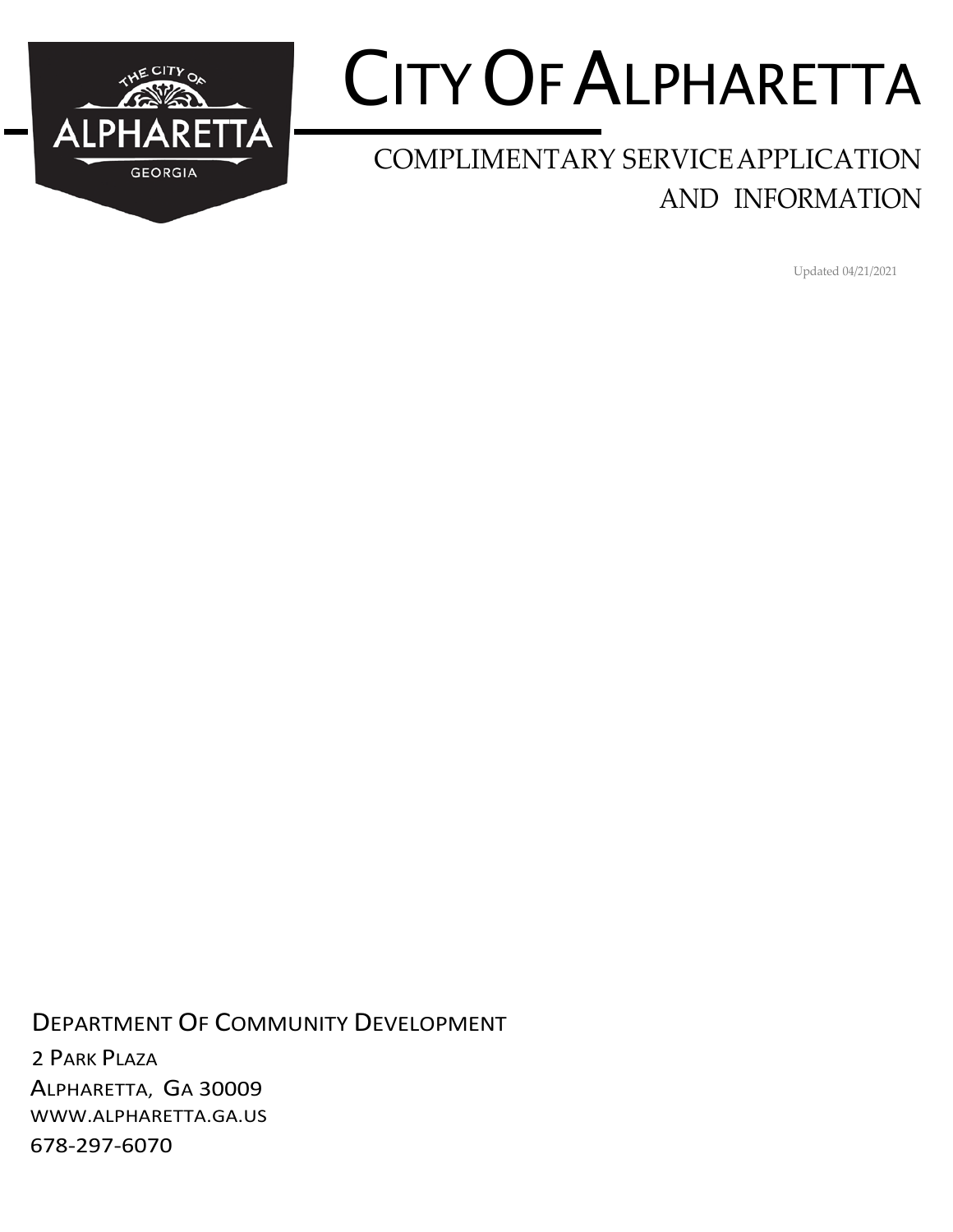# INFORMATION PAGES

## Allowed Uses:

- Licensed Spa Service Establishments
- Hair Salons
- Specialty Retail/Boutique Shops
- Art Studios
- Leasing/Real Estate Offices
- Hotel/Extended Stay without an alcohol license
- Non-alcohol licensed Restaurants by occasion

# Application

- Complete, Signed and Notarize all required pages
- The \$300 application and investigation fee must accompany the application. Checks and Credit Cards are accepted
- Completed applications must be delivered to the Licensing Office at City Hall, Ground Floor 2 Park Plaza Alpharetta, Ga30009
- Fees arenon-refundable

# Alcohol Pouring Permits (by appointment only)

- Issued by Alpharetta Department of Public Safety
- Only Business owner(s) required to obtain a pouring permit.
- To schedule an appointment, go to<https://p2c.alpharetta.ga.us/p2c/>
- Pouring permits are good for one year and must be renewed each year.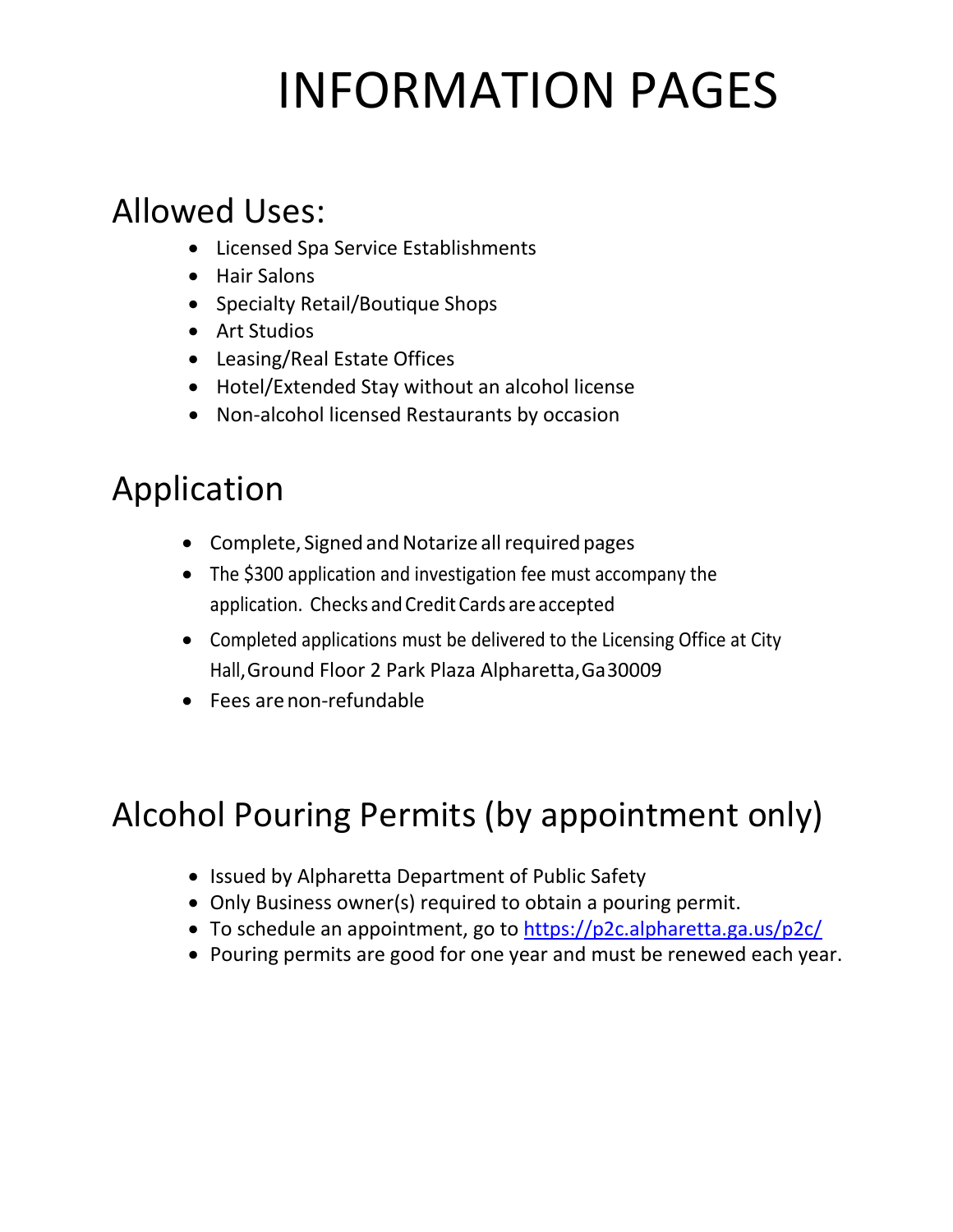# Review of the Code of Complementary Service

- Any Business eligible for a Complementary Service (CS)License must have the License displayed at the business prior to beginning CS.
- Owner/s of a business applying for a CS License beer/wine, must also obtain a "Pouring Permit" annually from the Department of Public Safety. Online scheduling of appointments are required [https://p2c.alpharetta.ga.us/p2c/a](https://p2c.alpharetta.ga.us/p2c/)nd select "Schedule your Appointment" here". There is a fee for the permit.
- If serving wine, One singular 6 ounce pour per customer per visit is permitted
- If serving malt beverages, One single 12 ounce pour/bottle/can per customer per visit is permitted
- Absolutely NO LIQUOR may be poured by the business
- Ifallowing a customer is being permitted to bring their own bottle of wine, only One singular 6 ounce pour may be served and consumed per customer per visit

## Inspections

- Random inspections will be completed by Code Enforcement Officers. During the inspections they will be looking at:
	- o PouringPermits
	- o Business and CS Licenses on display
	- o Storage area forbeer/wine
	- o Standard requiredsignage
	- o Any other observed Code violations will be discussed at that time as well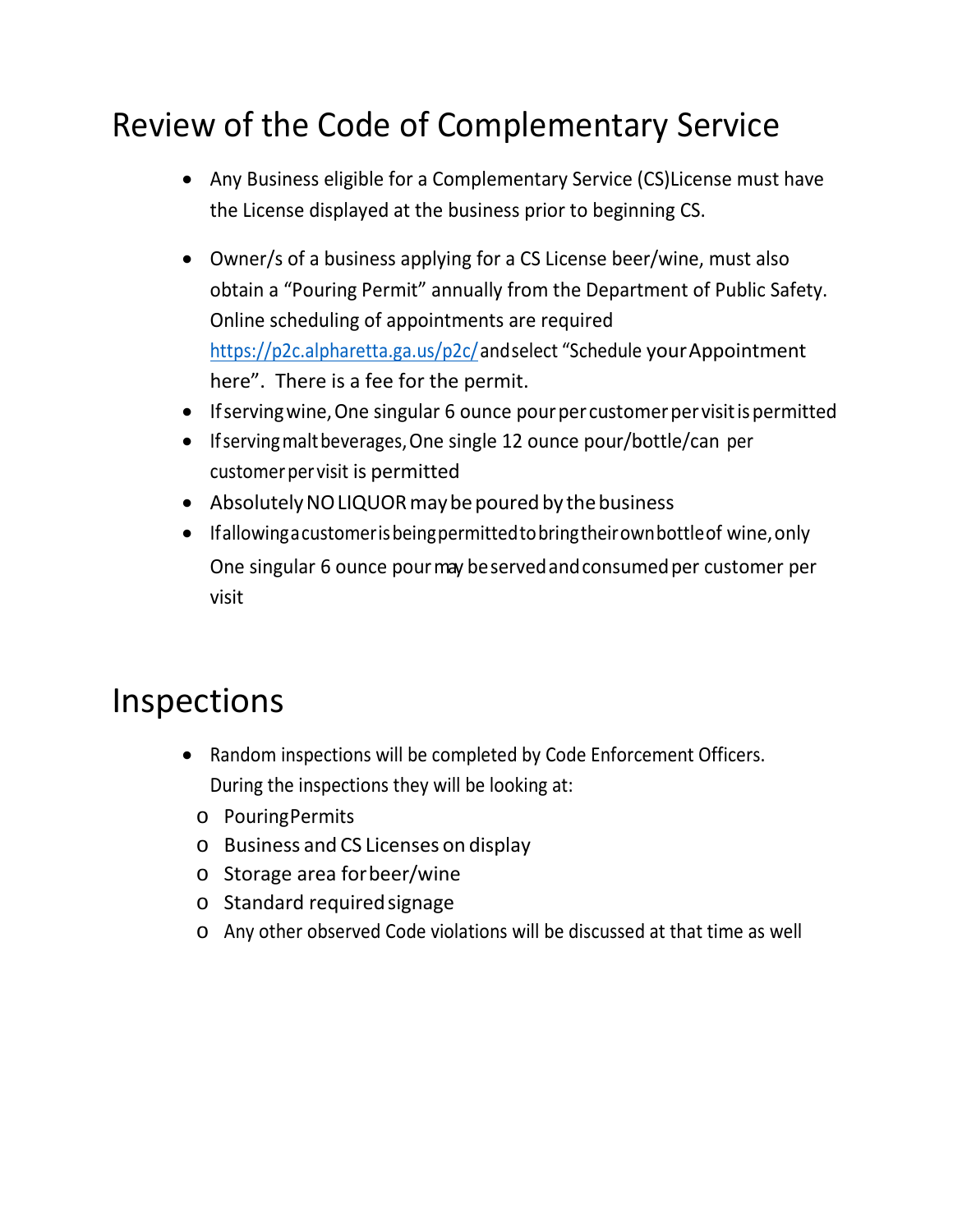

# CITYOF ALPHARETTA

### PRIVILEGE LICENSE APPLICATION COVER PAGE

|                        | <b>CONTACT INFORMATION</b>                                                                                 |                                                                                               |                 |
|------------------------|------------------------------------------------------------------------------------------------------------|-----------------------------------------------------------------------------------------------|-----------------|
| <b>Business Name:</b>  |                                                                                                            |                                                                                               |                 |
| Contact Name           |                                                                                                            | <b>Contact Email:</b>                                                                         |                 |
| Contact Telephone:     |                                                                                                            | <b>Contact Mobile:</b>                                                                        |                 |
|                        | <b>LICENSE INFORMATION</b>                                                                                 |                                                                                               |                 |
| New Location           | Please select the most appropriate response. This application is being filed due to:<br>New License        | New Ownership                                                                                 |                 |
| Other. Please specify. |                                                                                                            |                                                                                               |                 |
|                        | Please select the category that best describes the business for which this application is being submitted. |                                                                                               |                 |
| Package Store          | Convenience Store                                                                                          | Private Club                                                                                  | Restaurant      |
| Super Market           | Specialty Shop                                                                                             | Gas / Drug / Dry Goods Store                                                                  | <b>Brew Pub</b> |
| Other. Please specify. |                                                                                                            |                                                                                               |                 |
|                        | Please indicate the type of license for which you are applying (check all that apply):                     | Selling the following (check all that apply):                                                 |                 |
| Retail Package Sales   | Wholesale/Distributor                                                                                      | Beer                                                                                          | Growlers        |
| Manufacturer / Brewery | Consumption On Premises                                                                                    | Wine                                                                                          | Sunday Sales    |
| Specialty Gift Shop    | Complimentary Service                                                                                      | <b>Distilled Spirits</b><br>Wine by bottle for off-premises consumption<br>(Restaurants Only) |                 |
|                        | Establishments selling liquor must also collect and file a mixed drink tax return monthly.                 |                                                                                               |                 |

### THIS SECTION FOR CITY STAFF USE ONLY

| Please select from the list at right each type of<br>alcohol sales that apply to the business for which | Liguor                       | Amount Due |                      |
|---------------------------------------------------------------------------------------------------------|------------------------------|------------|----------------------|
| this application is being submitted. If you intend<br>to sell both wine and beer / malt beverages,      | Beer                         | Amount Due |                      |
| please select the "Beer and Wine" category rather                                                       | Wine                         | Amount Due | <b>TOTAL</b>         |
| than selecting the individual "Beer" category and<br>"Wine" category.                                   | Beer and Wine                | Amount Due | AMOUNT<br><b>DUE</b> |
| Please reference the fee schedule on the previous                                                       | <b>Sunday Sales</b>          | Amount Due |                      |
| page to determine the appropriate fee for each<br>category and your business type.                      | <b>Brewery</b>               | Amount Due |                      |
|                                                                                                         | Growler                      | Amount Due |                      |
|                                                                                                         | <b>Complimentary Service</b> | Amount Due |                      |
|                                                                                                         |                              |            |                      |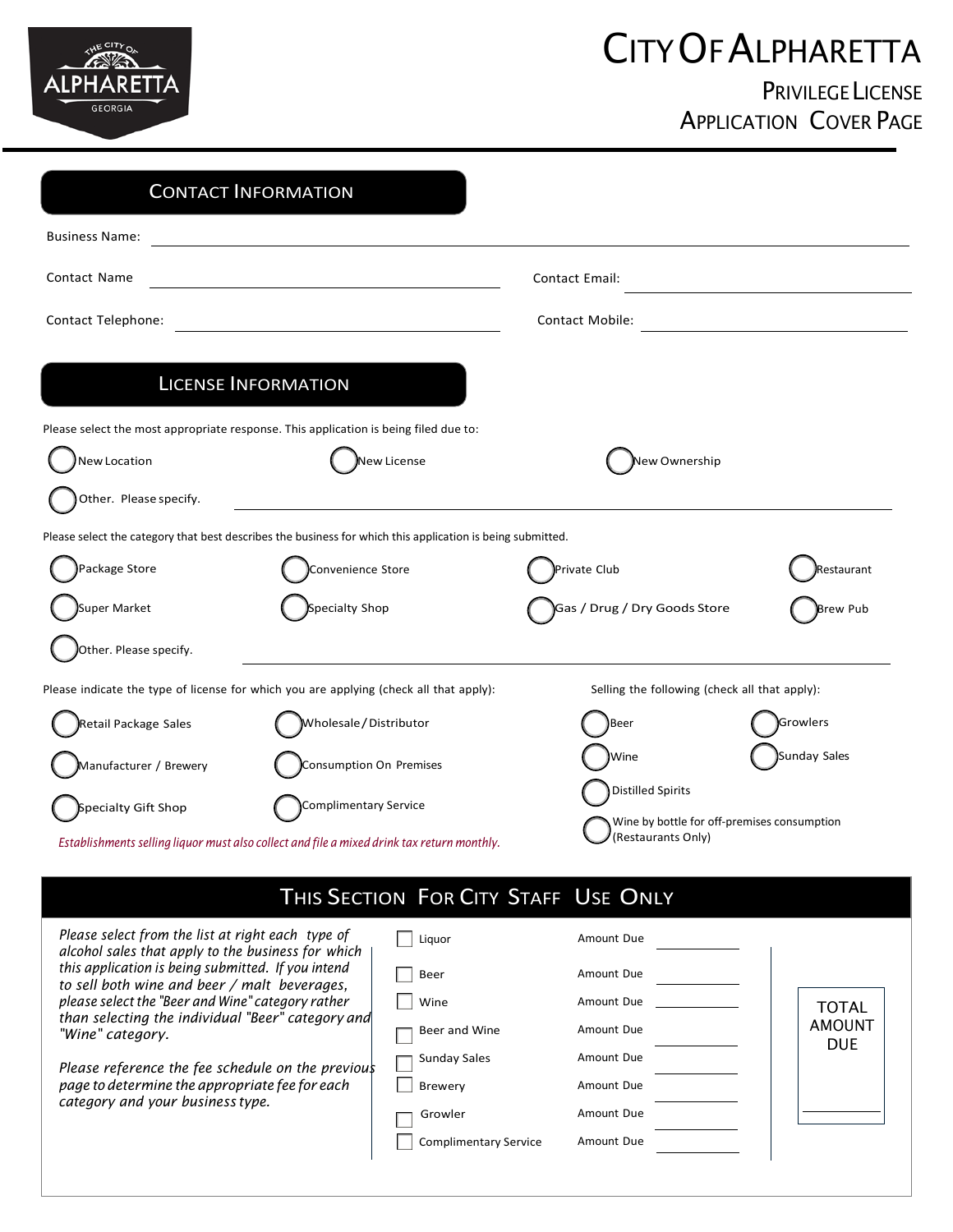

This personal statement must be executed under oath by the licensee and each owner, manager, officer and/or director of the corporation of any place of business applying for an Alcohol Beverage License. A completed Personal Statement must be submitted for all of these individuals at the time the Alcohol Beverage License Application issubmitted.

Each question must be answered accurately and completely. If the space provided is not sufficient, answer the question on a separate sheet and indicate in the space provided that such separate sheet is attached.

| Last Name:                                                | First Name: |       | Middle Name:                              |      |
|-----------------------------------------------------------|-------------|-------|-------------------------------------------|------|
| Name Of Business With Which This Statement Is Affiliated: |             |       |                                           |      |
| Business Location / Street Address:                       |             | City: | State:                                    | Zip: |
| Position In Business Of Above Named Person:               |             |       | Percent Ownership / Interest In Business: |      |

Annual Salary / Compensation Of the Above Named Person Earned From This Business Entity:

Do you have any financial interest or are you employed in any wholesale or retails business engaged in distilling, bottling, rectifying, or selling alcoholic beverages?



If "yes", please provide the name, location and your role with the business or businesses.

Have you ever had any financial interest in an alcoholic beverage business that was denied for a license or permit?



If "yes", please provide details as to the business and the reason for the denial(s).

Has any alcoholic beverage business in which you hold or have held any financial interest or by which you are employed or have been employed ever been cited for any violation of the rules and regulations of the State Revenue Commissioner relating to the sale and distribution of alcoholic beverages?



If, during the past ten (10) years, you have bought and sold any alcoholic beverage business, please provide the details (date of sale, license number, persons and considerations involved.

Have you ever been denied bond by a commercial security company?

Yes No

If "yes", please provide details as to the reason for the denial(s).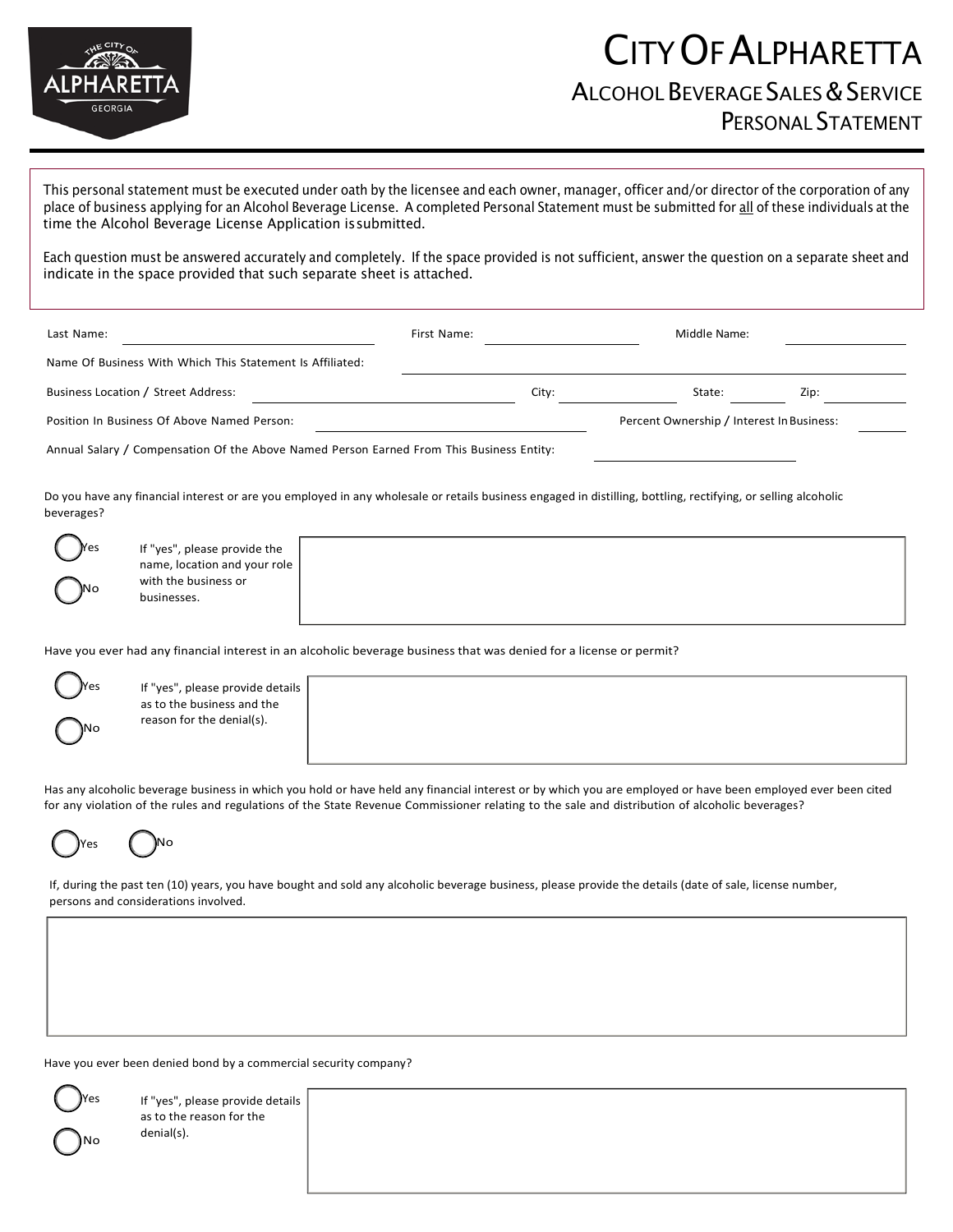$\overline{1}$ 



Are there other names that you have used or may be known by (maiden name, names by former marriage, former names changed legally or otherwise, aliases, nicknames, etc.)? Please specify each such name and the dates used:

| Your Home Address:                                  |                                                    |                                                                                                                                               |                                                                                                 |                       |                                                           |               |                       |
|-----------------------------------------------------|----------------------------------------------------|-----------------------------------------------------------------------------------------------------------------------------------------------|-------------------------------------------------------------------------------------------------|-----------------------|-----------------------------------------------------------|---------------|-----------------------|
| City                                                |                                                    |                                                                                                                                               | State:                                                                                          | Zip Code              |                                                           |               |                       |
| Your Business Address:                              |                                                    |                                                                                                                                               |                                                                                                 |                       |                                                           |               |                       |
| City                                                |                                                    | <u> 1980 - Johann Barn, fransk politik fotballski politik (d. 1980)</u>                                                                       | State:                                                                                          | Zip Code              |                                                           |               |                       |
|                                                     | Place Of Birth (Include city, state, and country): |                                                                                                                                               |                                                                                                 |                       |                                                           |               |                       |
| <b>Social Security Number:</b>                      |                                                    | Date Of Birth:                                                                                                                                |                                                                                                 | Are you a US Citizen? | $\bigcirc$ By Birth                                       | ◯ Naturalized | $\bigcap$ No          |
| Date Naturalized:<br>Petition #:<br>Native Country: |                                                    | Place and Court:<br>Derived Parents' Certificate #:                                                                                           | the control of the control of the control of the control of the control of<br>Date of US Entry: | <u>and the state</u>  | Certificate #:<br>Alien Registration #:<br>Port of Entry: |               |                       |
| <b>Marital Status:</b>                              | Married<br>Single                                  | Widowed<br>Divorced                                                                                                                           | Separated                                                                                       |                       |                                                           |               |                       |
|                                                     |                                                    | If married or separated, please provide the following information about your spouse.                                                          |                                                                                                 |                       |                                                           |               |                       |
|                                                     | Full Name (Last, First, Middle):                   |                                                                                                                                               |                                                                                                 |                       | Social Security#:                                         |               |                       |
| Maiden Name:                                        | Name and Address of Employer:                      |                                                                                                                                               |                                                                                                 |                       | Date Of Birth:                                            |               |                       |
|                                                     |                                                    | Employment record for the past ten (10) years, noting experience from most to least recent. Note month and year. All forms must be completed. |                                                                                                 |                       |                                                           |               |                       |
| Date Employed<br>To                                 | Date Employed<br>From                              | Description of Occupation and Duties Performed                                                                                                |                                                                                                 |                       | Salary<br>Earned                                          | Employees     | Reason For<br>Leaving |
|                                                     |                                                    |                                                                                                                                               |                                                                                                 |                       |                                                           |               |                       |
|                                                     |                                                    |                                                                                                                                               |                                                                                                 |                       |                                                           |               |                       |
|                                                     |                                                    |                                                                                                                                               |                                                                                                 |                       |                                                           |               |                       |
|                                                     |                                                    |                                                                                                                                               |                                                                                                 |                       |                                                           |               |                       |
|                                                     |                                                    |                                                                                                                                               |                                                                                                 |                       |                                                           |               |                       |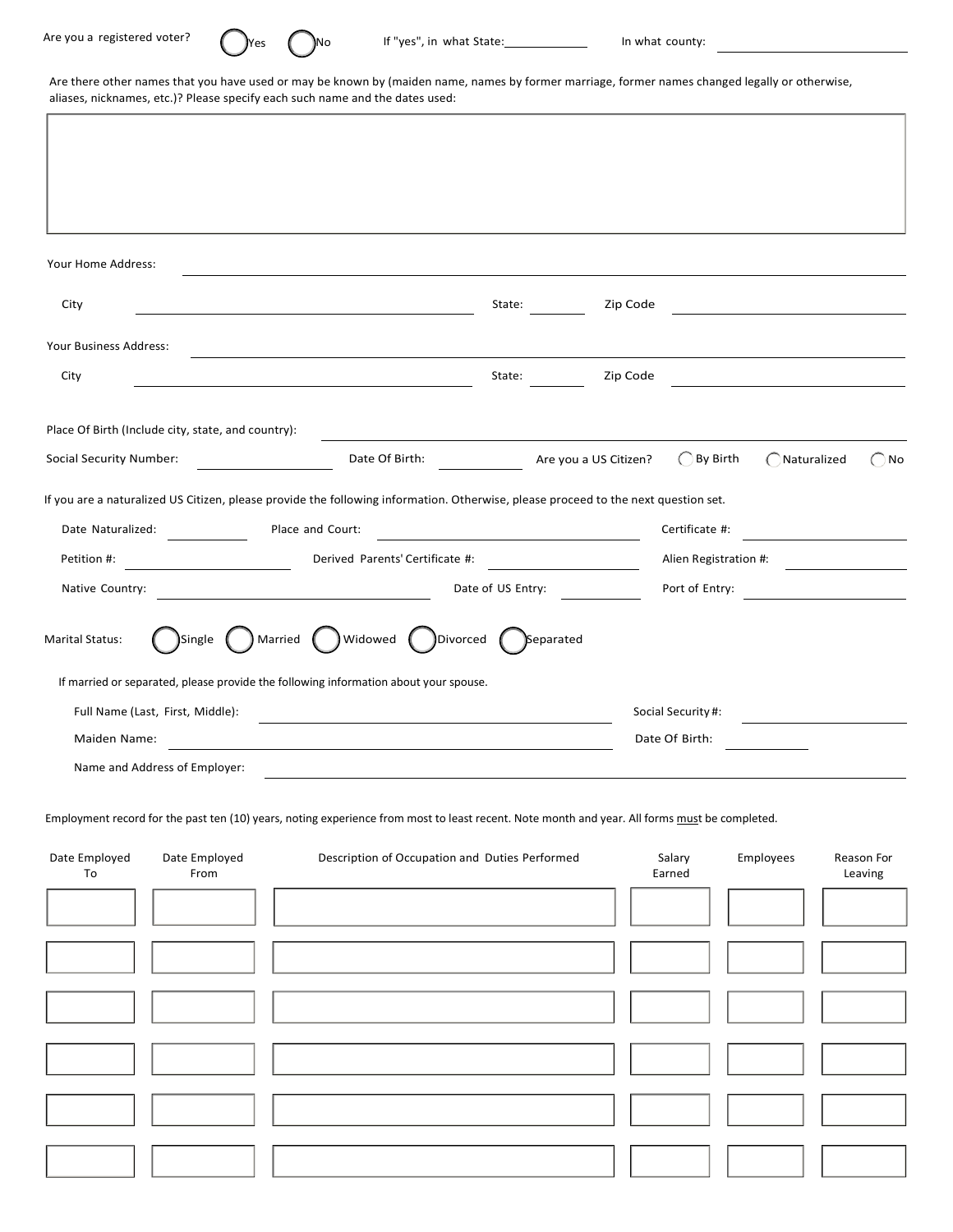List all of your places of residence for the past ten (10) years from the most to the least recent. Note month and year of residence.

| Residence From | Residence Until | <b>Street Address</b> | City | State |
|----------------|-----------------|-----------------------|------|-------|
|                |                 |                       |      |       |
|                |                 |                       |      |       |
|                |                 |                       |      |       |
|                |                 |                       |      |       |
|                |                 |                       |      |       |

Excluding traffic violations, have you ever been arrested or held by Federal, State, or other law enforcement authorities for any violation of any federal law, state law, or county or municipal law, regulation, or ordinance?

#### Yes ( )No

If "yes" you must list all such charges even if they were dismissed. Give the reason you were charged or held, the date, place where charged, and the disposition of your case. If no formal arrest was made, indicate "no arrest". After the last arrest is listed, please write "no other arrest".

| Race:       | Sex:       | Height: | Feet | Inches | Weight in Pounds:                                           |  |
|-------------|------------|---------|------|--------|-------------------------------------------------------------|--|
| Hair Color: | Eye Color: | Age:    |      |        | Attachaphotograph (front view) taken within past 12 months. |  |

I, the undersigned, do solemnly swear and attest, subject to criminal penalties for false swearing, that the information provided in this Personal Statement and in any and all documents provided in support of this application are true and accurate. I further understand that any false statements provided by me or my representatives as *part of this application, beyond any legal penalties, will result in the denial of the subject application.*

| <b>Applicant's Printed Name</b> |        | Date Of Application                                                                                                                                                                                                                                                    |  |
|---------------------------------|--------|------------------------------------------------------------------------------------------------------------------------------------------------------------------------------------------------------------------------------------------------------------------------|--|
| Applicant's Signature           |        |                                                                                                                                                                                                                                                                        |  |
| I hereby certify that           |        | signed her / his name to the foregoing application stating to me the he /she knew and understood all<br>statements and information contained therein and, under oath actually administered by me, has sworn that said statements and information are true and correct. |  |
| <b>This</b>                     | day of | , 20                                                                                                                                                                                                                                                                   |  |
| Notary Public - Printed Name    |        |                                                                                                                                                                                                                                                                        |  |
|                                 |        |                                                                                                                                                                                                                                                                        |  |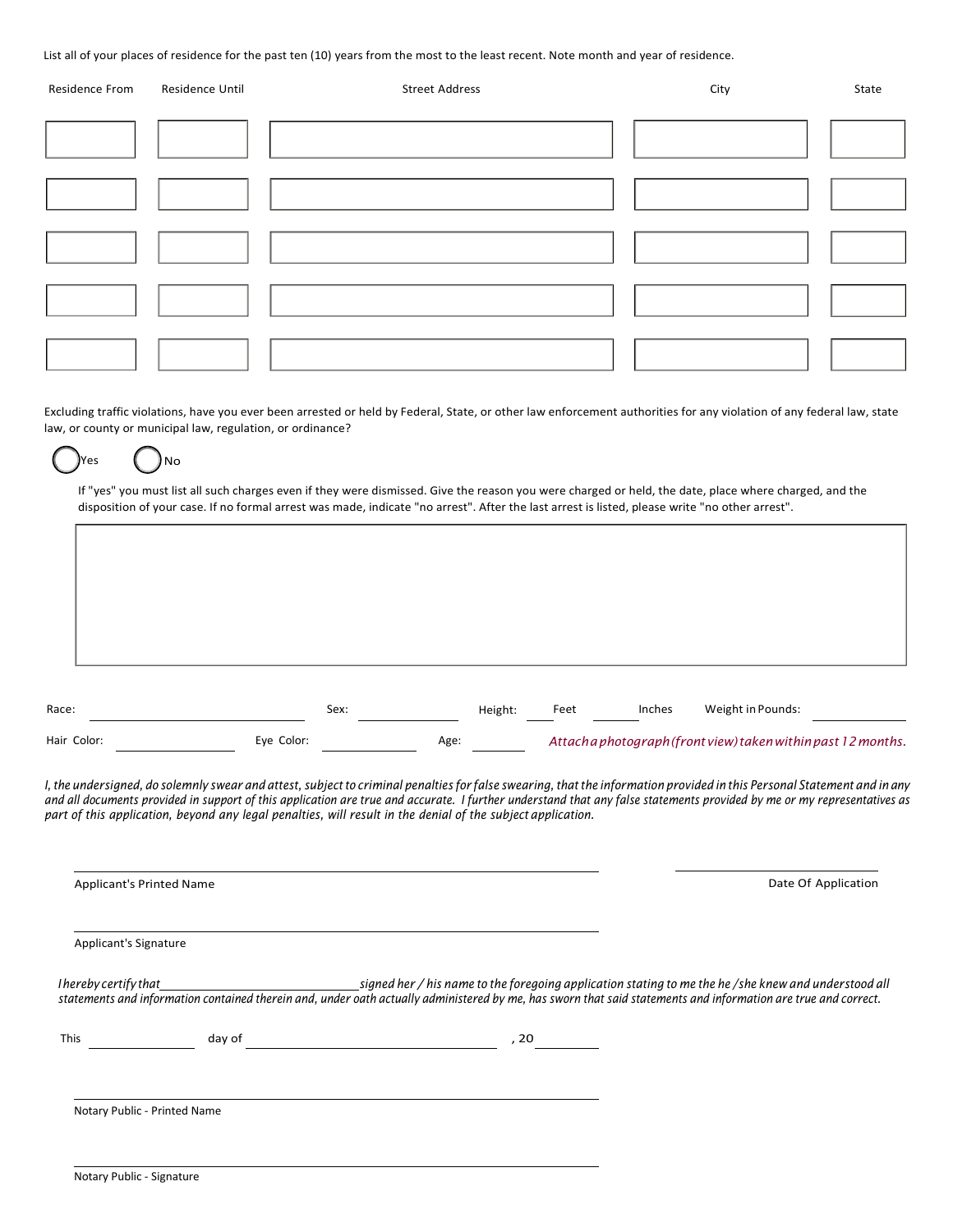

# CITYOF ALPHARETTA

#### GEORGIA CRIMINAL HISTORY RECORD REQUESTAND CONSENT FORM

1. This request is for (select one of the following): Employment Licensing Personal Use Firefighter Employment Taxi Permit **Military** Police Officer Pre-Employment ● Precious Metals International Travel Criminal Justice Employment - Non Sworn Massage Therapy Permit Police Ride-Along Request Alpharetta Recreation & Parks Department Employment **Firearms / Toting Permit** Prospective Adoptive / Foster Parents Employment Working With The Elderly Alpharetta Alcohol Licensing Employment Working With The Mentally Ill Solicitation Permit Employment At A Child Care Facility / School / Other Job Involving Children 2. A history is requested on the following person: Last Name: Cass Name: First Name: First Name: Middle Name: Middle Name: Middle Name: Cass Name: Cass Name: Cass Name: Cass Name: Cass Name: Cass Name: Cass Name: Cass Name: Cass Name: Cass Name: Cass Name: Cass Name: Cass Social Security Number: Date Of Birth: Sex: Race: Telephone: Telephone: Telephone: Telephone: Telephone: Telephone: Telephone: Telephone: Telephone: Telephone: Telephone: Telephone: Telephone: Telephone: Telephone: Telephone: Telephone: Telephone: Telephone: Telepho 3. Person requesting criminal history (person permitted to pickup fulfilled request report): First Name: Middle Name: Last Name: Telephone: Company (If Applicable): Your Business Address: City State: Zip Code 3. In making this request, I hereby give consent for an inquiry to be made of my Georgia Criminal History. I also give permission for this history to be inquired within the next (circle one) 90 / 180 / days from the date noted on this request. I agree that the Alpharetta Department of Public Safety, its employees, heirs, trustees, etc., shall in no way be held at fault for the use or misuse of this record once it has been delivered to me. A photocopy of this request will be placed on file and is valid as an original hereof, even though the photocopy does not contain an original signature. Incomplete requests will be denied. This report is considered accurate at time of inquiry and may change at any time. I also understand that the required payment (if applicable) is due upon request. Results will be made available within five (5) business days. Unclaimed results will be destroyed in fourteen (14) days and an additional request m must be submitted. Photocopy of a legal government issued ID must accompany this request. Signature of Person Whose Criminal History is Being Requested **Date** Date **STAFFUSEONLY** Results: GCIC Tech: ARN: Date Submitted: Inquiry Date: